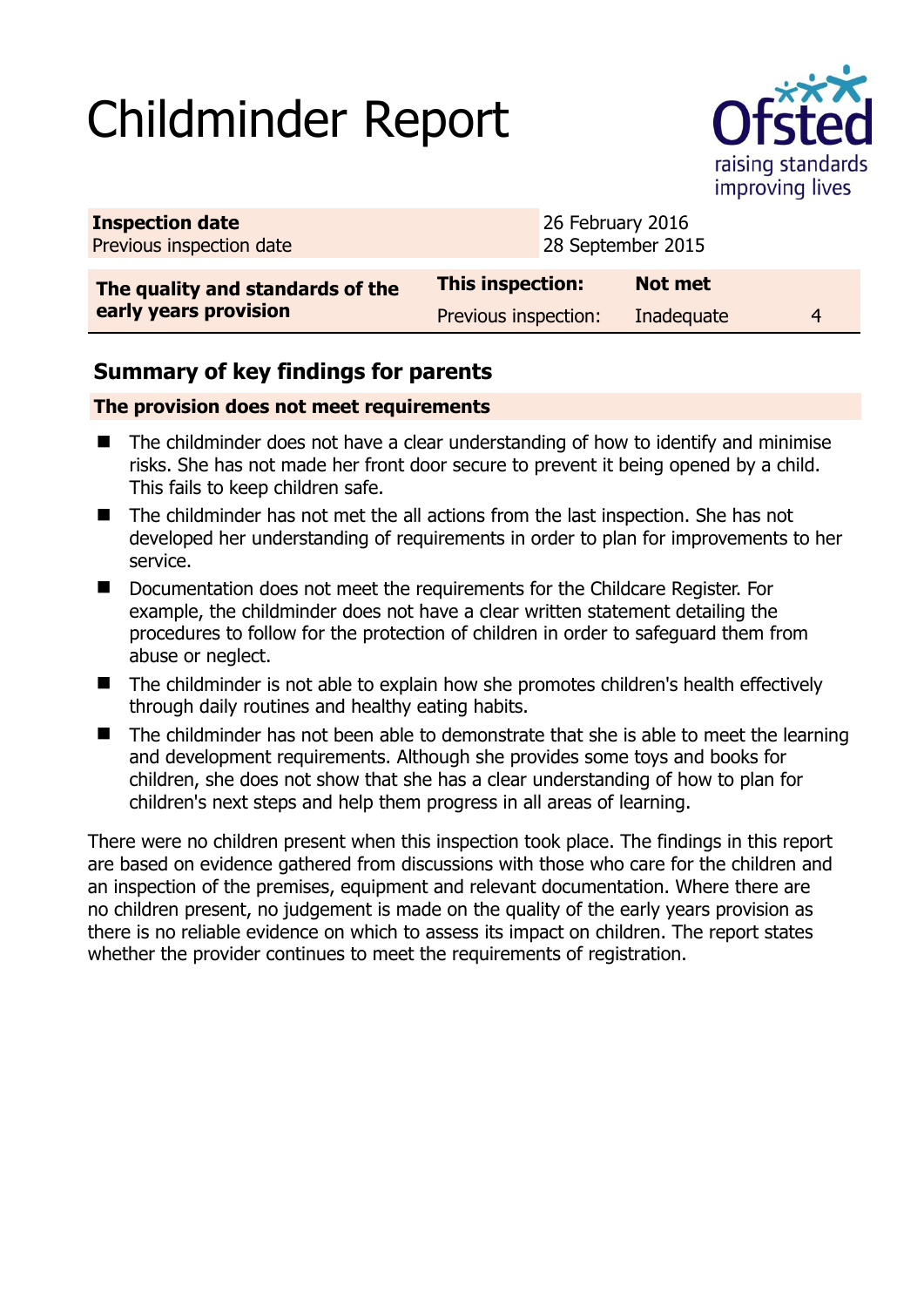## **What the setting needs to do to improve further**

We will issue a Welfare Requirements Notice requiring the provider to:

 $\blacksquare$  ensure the front door is made secure and children are unable to leave unattended 04/03/2016

#### **To meet the requirements of the Early Years Foundation Stage and the Childcare Register the provider must:**

|                                                                                                                                                                                                   | <b>Due Date</b> |
|---------------------------------------------------------------------------------------------------------------------------------------------------------------------------------------------------|-----------------|
| develop and effectively implement a written statement of<br>procedures to be followed for the protection of children, intended<br>to safeguard the children being cared for from abuse or neglect | 31/03/2016      |
| promote children's health consistently and effectively by<br>encouraging good hygiene routines and safe and healthy eating<br>habits                                                              | 31/03/2016      |
| improve the quality of teaching to provide children with more<br>consistent challenges that target their individual learning needs as<br>they play                                                | 31/03/2016      |
| improve interactions with children to help them develop their<br>language and communication skills.                                                                                               | 31/03/2016      |

#### **Inspection activities**

- The inspector and the childminder looked at all areas of the home to check safety of the premises, toys and resources.
- The inspector discussed the childminder's understanding of the safeguarding and welfare requirements.
- The inspector looked at a range of documentation, including policies and procedures for safety.
- The inspector looked at children's records and discussed how information is shared with parents.

#### **Inspector**

Debra Davey

**Due Date**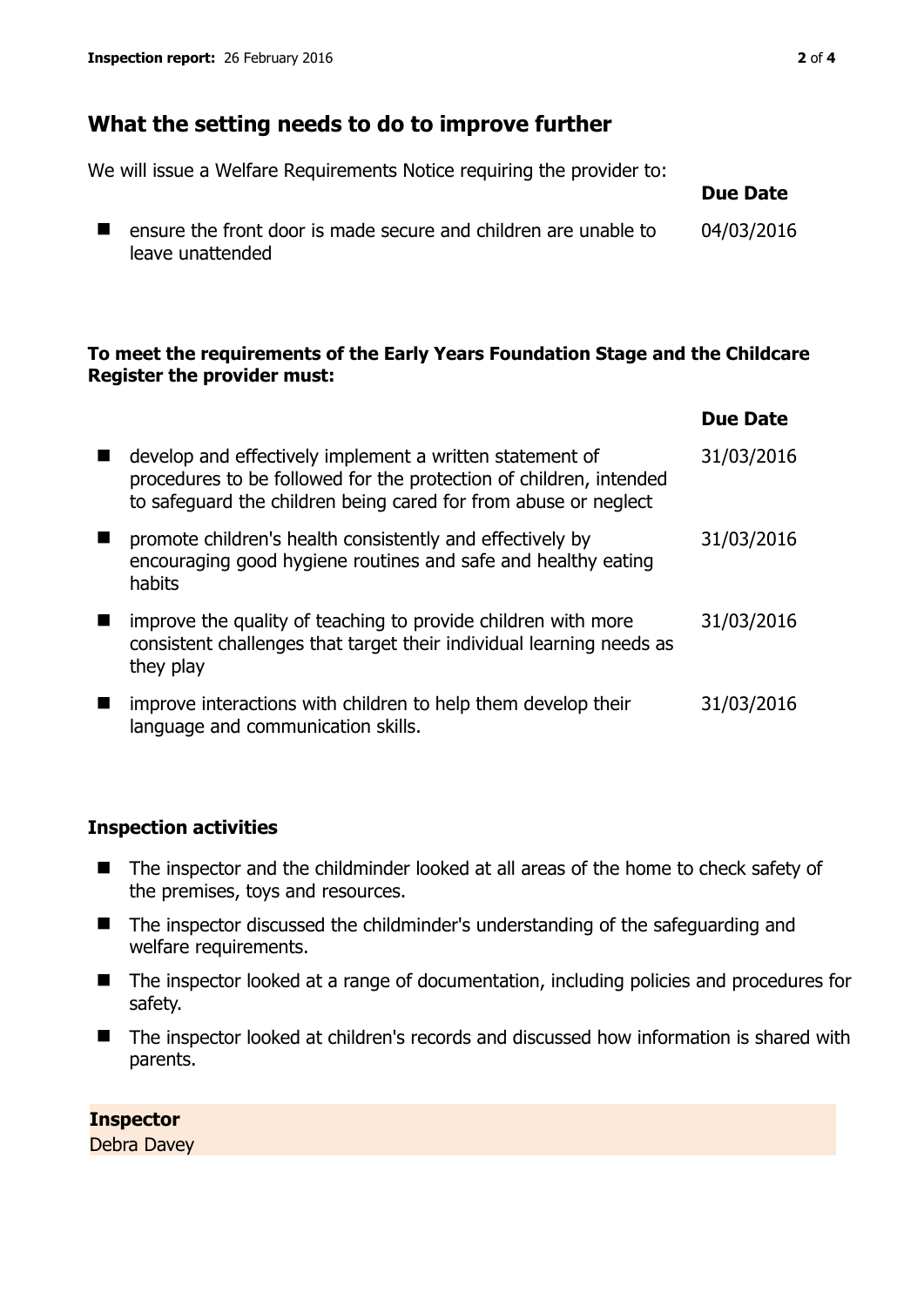## **Setting details**

| Unique reference number            | EY430155                                                                             |
|------------------------------------|--------------------------------------------------------------------------------------|
| <b>Local authority</b>             | Greenwich                                                                            |
| <b>Inspection number</b>           | 1039823                                                                              |
| <b>Type of provision</b>           | Childminder                                                                          |
| Day care type                      | Childminder                                                                          |
| <b>Registers</b>                   | Early Years Register, Compulsory Childcare<br>Register, Voluntary Childcare Register |
| <b>Age range of children</b>       | $0 - 8$                                                                              |
| <b>Total number of places</b>      | 3                                                                                    |
| Number of children on roll         | 0                                                                                    |
| <b>Name of provider</b>            |                                                                                      |
| <b>Date of previous inspection</b> | 28 September 2015                                                                    |
| <b>Telephone number</b>            |                                                                                      |

The childminder registered in 2011. She lives in Kidbrooke in the Royal London Borough of Greenwich. She operates her service from Monday to Friday, all year round.

This inspection was carried out by Ofsted under sections 49 and 50 of the Childcare Act 2006 on the quality and standards of provision that is registered on the Early Years Register. The registered person must ensure that this provision complies with the statutory framework for children's learning, development and care, known as the Early Years Foundation Stage.

Any complaints about the inspection or the report should be made following the procedures set out in the guidance 'Complaints procedure: raising concerns and making complaints about Ofsted', which is available from Ofsted's website: www.gov.uk/government/organisations/ofsted. If you would like Ofsted to send you a copy of the guidance, please telephone 0300 123 4234, or email enquiries@ofsted.gov.uk.